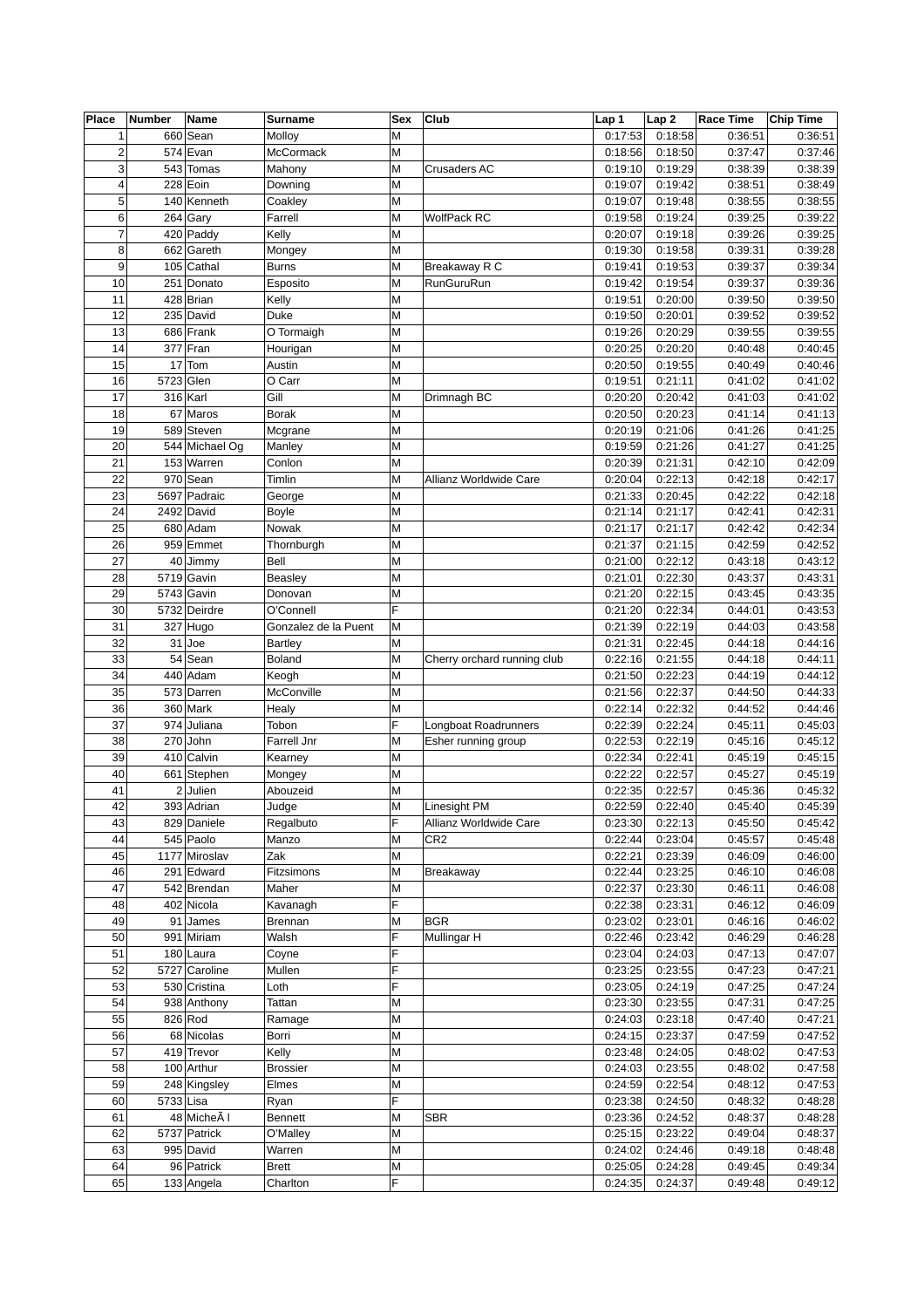| 66  |             | 566 Dorothy          | McCabe         | F      |                             | 0:23:59 | 0:25:40 | 0:49:50 | 0:49:39 |
|-----|-------------|----------------------|----------------|--------|-----------------------------|---------|---------|---------|---------|
| 67  |             | 593 Darren           | McGrath        | M      |                             | 0:23:52 | 0:25:51 | 0:49:56 | 0:49:43 |
| 68  |             | $261$ Mark           | Fagan          | M      |                             | 0:25:55 | 0:23:41 | 0:49:58 | 0:49:36 |
| 69  |             | 359 Catherine        | Hayes          | E      |                             | 0:24:47 | 0:25:02 | 0:50:00 | 0:49:50 |
| 70  |             | 990 Eddie            | Wall           | M      |                             | 0:24:40 | 0:25:11 | 0:50:09 | 0:49:51 |
| 71  |             | 243 Grainne          | Egan           | E      |                             | 0:24:22 | 0:25:47 | 0:50:15 | 0:50:09 |
| 72  |             | 659 John             | Mitchell       | M      |                             | 0:24:20 | 0:25:44 | 0:50:15 | 0:50:05 |
| 73  |             | 276 Conor            | Fennell        | Μ      |                             | 0:24:52 | 0:25:10 | 0:50:18 | 0:50:02 |
| 74  |             | 239 Louise           | Dunne          | F      |                             | 0:24:59 | 0:25:10 | 0:50:20 | 0:50:09 |
| 75  |             | 4 Gema               | Aceituno       | F      | Rosales Run                 | 0:24:59 | 0:25:18 | 0:50:25 | 0:50:17 |
| 76  |             | 51 Jose antonio      | Bermudez       | M      |                             | 0:24:59 | 0:25:18 | 0:50:25 | 0:50:17 |
| 77  |             | $429$ Barry          | Kennedy        | Μ      |                             | 0:25:32 | 0:24:45 | 0:50:28 | 0:50:16 |
| 78  |             | 682 Micheal          | O Ceoinin      | M      |                             | 0:24:44 | 0:25:52 | 0:50:42 | 0:50:36 |
| 79  |             | $120$ Linda          | Casey          | F      | <b>Waterstown Warriors</b>  | 0:25:44 | 0:24:43 | 0:50:45 | 0:50:27 |
| 80  |             | 5718 Donncha         | Hassay         | M      |                             | 0:25:07 | 0:25:17 | 0:50:51 | 0:50:24 |
| 81  |             | 696 Marek            | Osikowski      | M      |                             | 0:25:58 | 0:24:41 |         | 0:50:39 |
|     |             |                      |                |        |                             |         |         | 0:50:54 |         |
| 82  |             | $675$ Mike           | Myers          | M<br>F |                             | 0:25:04 | 0:25:37 | 0:51:05 | 0:50:41 |
| 83  |             | $18$ Agata           | <b>Banas</b>   |        |                             | 0:25:44 | 0:25:02 | 0:51:06 | 0:50:46 |
| 84  |             | 2212 Tomasz          | <b>Banas</b>   | M      |                             | 0:25:44 | 0:25:04 | 0:51:08 | 0:50:47 |
| 85  |             | 599 Sandra           | McLaughlin     | F      |                             | 0:25:53 | 0:24:56 | 0:51:09 | 0:50:49 |
| 86  |             | 802 Sebastian        | Pozarowski     | M      |                             | 0:25:29 | 0:25:33 | 0:51:15 | 0:51:02 |
| 87  |             | $451$ John           | Kirwan         | M      |                             | 0:25:34 | 0:25:25 | 0:51:18 | 0:50:59 |
| 88  | 678 lan     |                      | Nicholson      | M      | Esker running group         | 0:25:00 | 0:26:06 | 0:51:25 | 0:51:06 |
| 89  |             | 52 Giacomo           | Bianchi        | M      |                             | 0:24:42 | 0:26:34 | 0:51:26 | 0:51:16 |
| 90  |             | 575 Derek            | McCormick      | M      |                             | 0:24:49 | 0:26:24 | 0:51:29 | 0:51:13 |
| 91  |             | 35 Danny             | <b>Bayley</b>  | М      |                             | 0:26:07 | 0:25:12 | 0:51:34 | 0:51:20 |
| 92  |             | $989$ Walt           | van Heerden    | M      |                             | 0:25:16 | 0:26:15 | 0:51:44 | 0:51:31 |
| 93  |             | 5744 Darren          | Murphy         | M      |                             | 0:25:25 | 0:25:54 | 0:51:44 | 0:51:18 |
| 94  |             | 853 Heidi            | Riepl          | F      |                             | 0:25:44 | 0:25:46 | 0:51:46 | 0:51:31 |
| 95  |             | 56 Jake              | <b>Bolton</b>  | M      |                             | 0:23:52 | 0:27:56 | 0:52:02 | 0:51:47 |
| 96  |             | $372$ Vincent        | Hibbert        | M      | Dublin Front Runners A.C.   | 0:25:57 | 0:25:56 | 0:52:07 | 0:51:53 |
| 97  |             | $92$ Sean            | <b>Brett</b>   | M      |                             | 0:25:25 | 0:26:33 | 0:52:10 | 0:51:58 |
| 98  |             | 768 Kathleen         | Phelan         | F      | <b>Esker Running Group</b>  | 0:25:47 | 0:26:22 | 0:52:15 | 0:52:09 |
| 99  |             | 5702 Melanie         | Callaghan      | F      |                             | 0:25:46 | 0:26:24 | 0:52:16 | 0:52:10 |
| 100 |             | $216$ Bert           | Depla          | M      | Pulse Tri Club              | 0:24:47 | 0:27:12 | 0:52:17 | 0:51:59 |
| 101 |             | 672 Kevin            | Murphy         | M      |                             | 0:25:48 | 0:26:20 | 0:52:32 | 0:52:08 |
| 102 |             | 352 Leanne           | Hamilton       | F      |                             |         |         | 0:52:33 | 0:52:24 |
|     |             |                      |                |        |                             | 0:25:48 | 0:26:36 |         |         |
| 103 |             | $113$ Eoin           | Cahill         | M      |                             | 0:25:22 | 0:27:22 | 0:52:54 | 0:52:44 |
| 104 |             | $33$ Kim             | <b>Bayley</b>  | F      |                             | 0:26:22 | 0:26:24 | 0:53:01 | 0:52:46 |
| 105 |             | 376 David            | Hosford        | M      |                             | 0:26:01 | 0:26:53 | 0:53:05 | 0:52:53 |
| 106 | 5726 Josh   |                      | <b>Brennan</b> | M      |                             | 0:26:47 | 0:26:11 | 0:53:17 | 0:52:58 |
| 107 |             | 296 Kevin            | Friese         | M      |                             | 0:27:09 | 0:26:04 | 0:53:29 | 0:53:13 |
| 108 |             | 819 Elaine           | Quinlan        | ıĒ.    | Cherry Orchard Running Club | 0:26:05 | 0:27:18 | 0:53:32 | 0:53:24 |
| 109 |             | 363 Sheena           | Heavey         | F      |                             | 0:25:53 | 0:27:40 | 0:53:38 | 0:53:32 |
| 110 |             | 584 Karen            | Mcgeough       | F      |                             | 0:26:00 | 0:27:23 | 0:53:43 | 0:53:23 |
| 111 |             | 90 Peter             | Brennan        | M      |                             | 0:26:04 | 0:27:39 | 0:53:52 | 0:53:44 |
| 112 |             | $282$ Glebs          | Filipovs       | M      |                             | 0:27:26 | 0:26:06 | 0:53:55 | 0:53:32 |
| 113 |             | 114 Deborah          | Carr           | F      |                             | 0:26:11 | 0:27:37 | 0:53:56 | 0:53:48 |
| 114 |             | 385 Victoria         | Jones          | F      |                             | 0:26:40 | 0:27:04 | 0:53:58 | 0:53:44 |
| 115 |             | 396 Kamil            | Jurek          | M      |                             | 0:27:08 | 0:26:39 | 0:54:04 | 0:53:48 |
| 116 |             | $993$ <sub>Ken</sub> | Walsh          | M      | Allianz Worldwide Care      | 0:25:19 | 0:28:35 | 0:54:06 | 0:53:53 |
| 117 |             | 16 Simon             | Armstrong      | М      |                             | 0:27:42 | 0:25:57 | 0:54:07 | 0:53:39 |
| 118 | $875$ Ian   |                      | Rooney         | M      |                             | 0:25:45 | 0:27:46 | 0:54:09 | 0:53:31 |
| 119 |             | 669 Susan            | Mulvihill      | F      |                             | 0:27:09 | 0:26:29 | 0:54:12 | 0:53:37 |
| 120 |             | 366 David            | Hennessy       | Μ      |                             | 0:27:08 | 0:26:29 | 0:54:12 | 0:53:37 |
| 121 |             | 358 Philip           | Harrison       | М      |                             | 0:27:21 | 0:26:32 | 0:54:22 | 0:53:53 |
| 122 |             | 401 Martins          | Kaups          | М      |                             | 0:25:23 | 0:26:41 | 0:54:24 | 0:52:04 |
| 123 |             | $246$ Emer           | Elmes          | F      |                             | 0:26:26 | 0:27:54 | 0:54:37 | 0:54:21 |
| 124 |             | 279 Andrew           |                |        |                             | 0:26:55 |         | 0:54:39 | 0:54:13 |
|     |             |                      | Fenton         | M      |                             |         | 0:27:18 |         |         |
| 125 |             | $529$ Dara           | Losty          | F      |                             | 0:27:09 | 0:27:14 | 0:54:41 | 0:54:23 |
| 126 |             | $222$ Amy            | Donoghue       | F      |                             | 0:26:43 | 0:27:48 | 0:54:49 | 0:54:31 |
| 127 |             | $268$ Jesse          | Farrell        | M      |                             | 0:26:57 | 0:27:37 | 0:54:50 | 0:54:34 |
| 128 |             | 5685 Gavin           | Donovan        | M      |                             | 0:27:54 | 0:26:51 | 0:55:04 | 0:54:46 |
| 129 |             | 681 Colum            | O Bric         | M      |                             | 0:27:32 | 0:27:22 | 0:55:09 | 0:54:54 |
| 130 |             | 89 Siobhan           | Brennan        | F      |                             | 0:26:48 | 0:28:05 | 0:55:10 | 0:54:53 |
| 131 | $5724$ Ross |                      | Chapman        | М      |                             | 0:27:36 | 0:27:05 | 0:55:13 | 0:54:41 |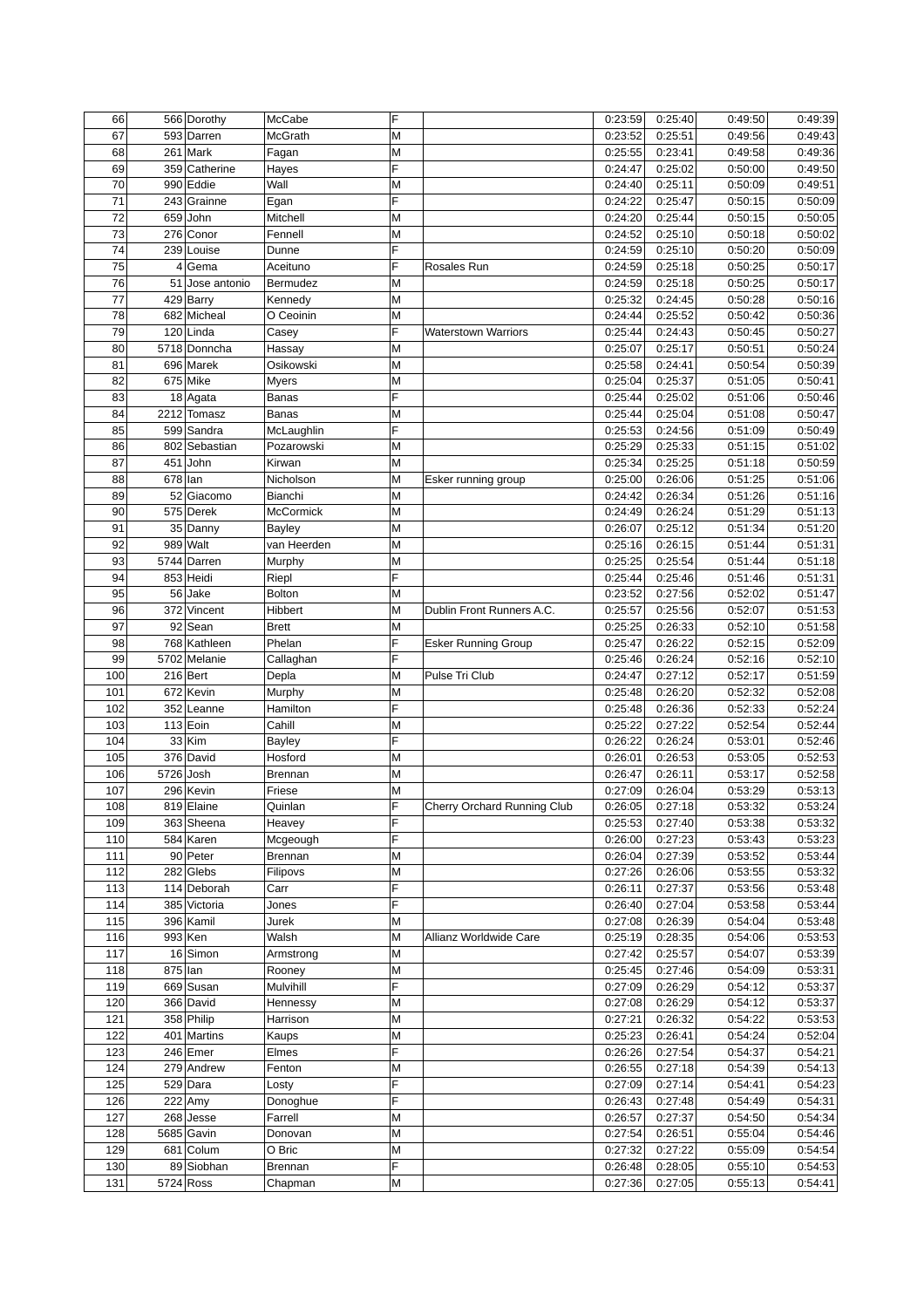| 132 |           | 37 Kevin               | <b>Bayliss</b>   | М |                             | 0:27:09 | 0:27:52 | 0:55:15 | 0:55:01 |
|-----|-----------|------------------------|------------------|---|-----------------------------|---------|---------|---------|---------|
| 133 |           | 5725 Anais             | Annereau         | F |                             | 0:28:35 | 0:26:24 | 0:55:19 | 0:54:59 |
| 134 | 47        | Celine                 | <b>Bennett</b>   | F |                             | 0:26:45 | 0:28:26 | 0:55:21 | 0:55:11 |
| 135 |           | 886 Niamh              | Sheridan         | F |                             | 0:27:03 | 0:28:08 | 0:55:31 | 0:55:12 |
| 136 |           | $691$ Eoin             | O'Connor         | M |                             | 0:26:42 | 0:28:32 | 0:55:36 | 0:55:14 |
| 137 |           | 697 Liam               | OSullivan        | M |                             | 0:28:25 | 0:26:58 | 0:55:37 | 0:55:23 |
| 138 |           | 894 Colin              | Sheridan         | M |                             | 0:27:33 | 0:27:51 | 0:55:48 | 0:55:24 |
|     |           |                        |                  |   |                             |         |         |         |         |
| 139 |           | 66 Conor               | <b>Bolton</b>    | M |                             | 0:25:59 | 0:29:44 | 0:55:57 | 0:55:43 |
| 140 |           | 55 Anthony             | <b>Bolton</b>    | М |                             | 0:27:16 | 0:28:08 | 0:55:57 | 0:55:24 |
| 141 |           | 555 Paulo Jorge        | Martins de Lima  | M |                             | 0:26:52 | 0:28:33 | 0:55:58 | 0:55:25 |
| 142 | 1012 Ron  |                        | Wunderlich       | M |                             | 0:28:19 | 0:27:19 | 0:56:07 | 0:55:38 |
| 143 |           | 932 Amanda             | Syron            | F |                             | 0:28:17 | 0:27:29 | 0:56:07 | 0:55:46 |
| 144 |           | 6 Michael              | Akintayo         | M |                             | 0:28:26 | 0:27:18 | 0:56:09 | 0:55:44 |
| 145 |           | 792 Anthony            | Pollard          | M | <b>Wolfpack RC</b>          | 0:27:27 | 0:28:30 | 0:56:10 | 0:55:58 |
| 146 |           | 996 carmel             | whelan           | F |                             | 0:28:19 | 0:27:35 | 0:56:11 | 0:55:54 |
| 147 |           | 345 Jane               | Gullane          | F |                             | 0:27:36 | 0:28:31 | 0:56:13 | 0:56:07 |
| 148 |           | 997 Shane              | Whelan           | М |                             | 0:28:19 | 0:27:38 | 0:56:14 | 0:55:57 |
| 149 |           | 262 Catherine          | Farrell          | F | <b>Waterstown Warriors</b>  | 0:28:19 | 0:27:39 | 0:56:15 | 0:55:58 |
| 150 |           | 144 Lucia              | Coghlan          | F | Naomh Ciaran                | 0:27:43 | 0:28:33 | 0:56:16 | 0:56:16 |
| 151 |           | 1016 Amanda            |                  | F |                             |         | 0:27:39 | 0:56:16 | 0:56:16 |
|     |           |                        | Younge           | Ë |                             | 0:28:37 |         |         |         |
| 152 |           | 528 Rosemary           | Long             |   |                             | 0:27:35 | 0:28:44 | 0:56:25 | 0:56:19 |
| 153 |           | 364 Paul               | Heenan           | M |                             | 0:27:32 | 0:29:01 | 0:56:36 | 0:56:33 |
| 154 |           | 287 Derek              | Fitzsimons       | M |                             | 0:29:06 | 0:26:58 | 0:56:42 | 0:56:05 |
| 155 |           | $116$ Amy              | Carroll          | F |                             | 0:28:26 | 0:27:53 | 0:56:48 | 0:56:19 |
| 156 |           | 206 Kevin              | De Barra         | M |                             | 0:27:38 | 0:29:24 | 0:57:02 | 0:57:02 |
| 157 |           | 540 Cathal             | Magner           | M |                             | 0:28:25 | 0:28:39 | 0:57:20 | 0:57:04 |
| 158 |           | 582 Audrey             | Mcdonnell        | F |                             | 0:29:10 | 0:27:56 | 0:57:23 | 0:57:06 |
| 159 |           | 5730 Johnnie           | Tynan            | M |                             | 0:28:54 | 0:28:28 | 0:57:26 | 0:57:21 |
| 160 |           | 666 Tom                | Moran            | M |                             | 0:29:32 | 0:27:40 | 0:57:32 | 0:57:12 |
| 161 | 581 Pat   |                        | McDonald         | M |                             | 0:28:25 | 0:28:33 | 0:57:32 | 0:56:58 |
| 162 |           | 5703 Ronan             | O hUallachain    | M |                             | 0:29:30 | 0:27:27 | 0:57:35 | 0:56:57 |
|     |           | $219$ Marc             |                  | M |                             | 0:28:59 | 0:27:53 | 0:57:37 | 0:56:52 |
| 163 |           |                        | Doggett          |   |                             |         |         |         |         |
| 164 |           | 988 Helen              | Vallianatos      | F |                             | 0:27:54 | 0:29:31 | 0:57:38 | 0:57:25 |
| 165 |           | 664 Darragh            | Moore            | M | Cherry Orchard Running Club | 0:29:07 | 0:28:37 | 0:57:44 | 0:57:44 |
| 166 |           | 514 Bernadette         | Lea              | F |                             | 0:29:00 | 0:28:16 | 0:57:45 | 0:57:16 |
| 167 |           | 504 Teresa             | Lea              | F |                             | 0:29:01 | 0:28:16 | 0:57:46 | 0:57:17 |
| 168 |           | 99 Denise              | <b>Broderick</b> | F | <b>Waterstown Warriors</b>  | 0:28:19 | 0:29:34 | 0:58:11 | 0:57:53 |
| 169 |           | 539 Dara               | Macnamara        | M |                             | 0:29:04 | 0:28:53 | 0:58:21 | 0:57:57 |
| 170 |           | 467 Bartlomiej         | Komarzyca        | M |                             | 0:31:03 | 0:27:07 | 0:58:39 | 0:58:10 |
| 171 |           | 466 Meghan             | Kogelman         | F |                             | 0:28:52 | 0:29:18 | 0:58:46 | 0:58:10 |
| 172 |           | 670 Caroline           | Murphy           | F |                             | 0:28:51 | 0:29:32 | 0:58:47 | 0:58:23 |
| 173 |           | 374 Michelle           | Horan            | F |                             | 0:30:06 | 0:28:20 | 0:58:59 | 0:58:25 |
| 174 |           | 447 Geraldine          | Kilkenny         | F |                             | 0:28:58 | 0:29:32 | 0:59:05 | 0:58:31 |
| 175 |           |                        |                  | M |                             | 0:28:55 | 0:30:05 | 0:59:11 | 0:59:01 |
|     |           | 103 Colin              | Burke            |   |                             |         |         |         |         |
| 176 |           | $\overline{491}$ Laura | Le Bouyonnec     | F |                             | 0:28:42 | 0:30:15 | 0:59:13 | 0:58:57 |
| 177 |           | 181 Ashleigh           | Crosland         | F |                             | 0:28:42 | 0:30:16 | 0:59:14 | 0:58:58 |
| 178 |           | $167$ Gerard           | Corry            | M |                             | 0:30:12 | 0:28:46 | 0:59:26 | 0:58:58 |
| 179 |           | 126 Nicole             | Cerioni          | F |                             | 0:29:36 | 0:29:36 | 0:59:27 | 0:59:12 |
| 180 |           | 300 Garvan             | Gallagher        | M |                             | 0:30:52 | 0:28:08 | 0:59:29 | 0:59:00 |
| 181 |           | $441$ Rory             | Keogh            | M | Cherry orchard running club | 0:30:15 | 0:29:15 | 0:59:30 | 0:59:30 |
| 182 |           | 141 Mireia             | Codina           | F |                             | 0:29:29 | 0:29:33 | 0:59:39 | 0:59:02 |
| 183 |           | $596$ Eoin             | McGuirk          | M |                             | 0:29:53 | 0:29:05 | 0:59:42 | 0:58:58 |
| 184 |           | 885 Sarah              | Shakespeare      | F |                             | 0:29:03 | 0:30:05 | 0:59:43 | 0:59:09 |
| 185 |           | 227 Josephine          | Dowling          | F |                             | 0:30:26 | 0:28:57 | 0:59:47 | 0:59:23 |
| 186 |           | 569 Stephen            | <b>McCarthy</b>  | M |                             | 0:30:34 | 0:29:00 | 1:00:06 | 0:59:33 |
| 187 |           | 782 Alison             | Place            | F |                             | 0:29:19 | 0:30:40 | 1:00:13 | 0:59:59 |
|     |           |                        |                  | F |                             |         |         |         |         |
| 188 |           | 5747 Claire            | Tansey           |   |                             | 0:28:41 | 0:31:21 | 1:00:21 | 1:00:02 |
| 189 |           | 799 Mark               | Power            | М |                             | 0:28:53 | 0:30:54 | 1:00:28 | 0:59:47 |
| 190 |           | $5711$ Lynne           | McHugh           | F |                             | 0:31:03 | 0:29:27 | 1:00:30 | 1:00:30 |
| 191 |           | 5713 Lorraine          | Lambe            | F |                             | 0:29:29 | 0:31:08 | 1:00:51 | 1:00:37 |
| 192 |           | 676 Eileanoir          | Ni Chathain      | F |                             | 0:31:23 | 0:29:57 | 1:01:20 | 1:01:20 |
| 193 |           | 305 John               | Geary            | Μ |                             | 0:30:14 | 0:30:41 | 1:01:23 | 1:00:55 |
| 194 |           | 356 Lara               | Hand             | F |                             | 0:30:24 | 0:30:50 | 1:01:32 | 1:01:14 |
| 195 |           | 273 Avril              | Feeney           | F |                             | 0:30:38 | 0:31:22 | 1:02:15 | 1:02:01 |
| 196 | 5712 Tara |                        | Campbell         | F |                             | 0:31:54 | 0:29:58 | 1:02:22 | 1:01:52 |
| 197 |           | 87 Pauline             | Brennan          | F |                             | 0:30:55 | 0:31:09 | 1:02:27 | 1:02:05 |
|     |           |                        |                  |   |                             |         |         |         |         |